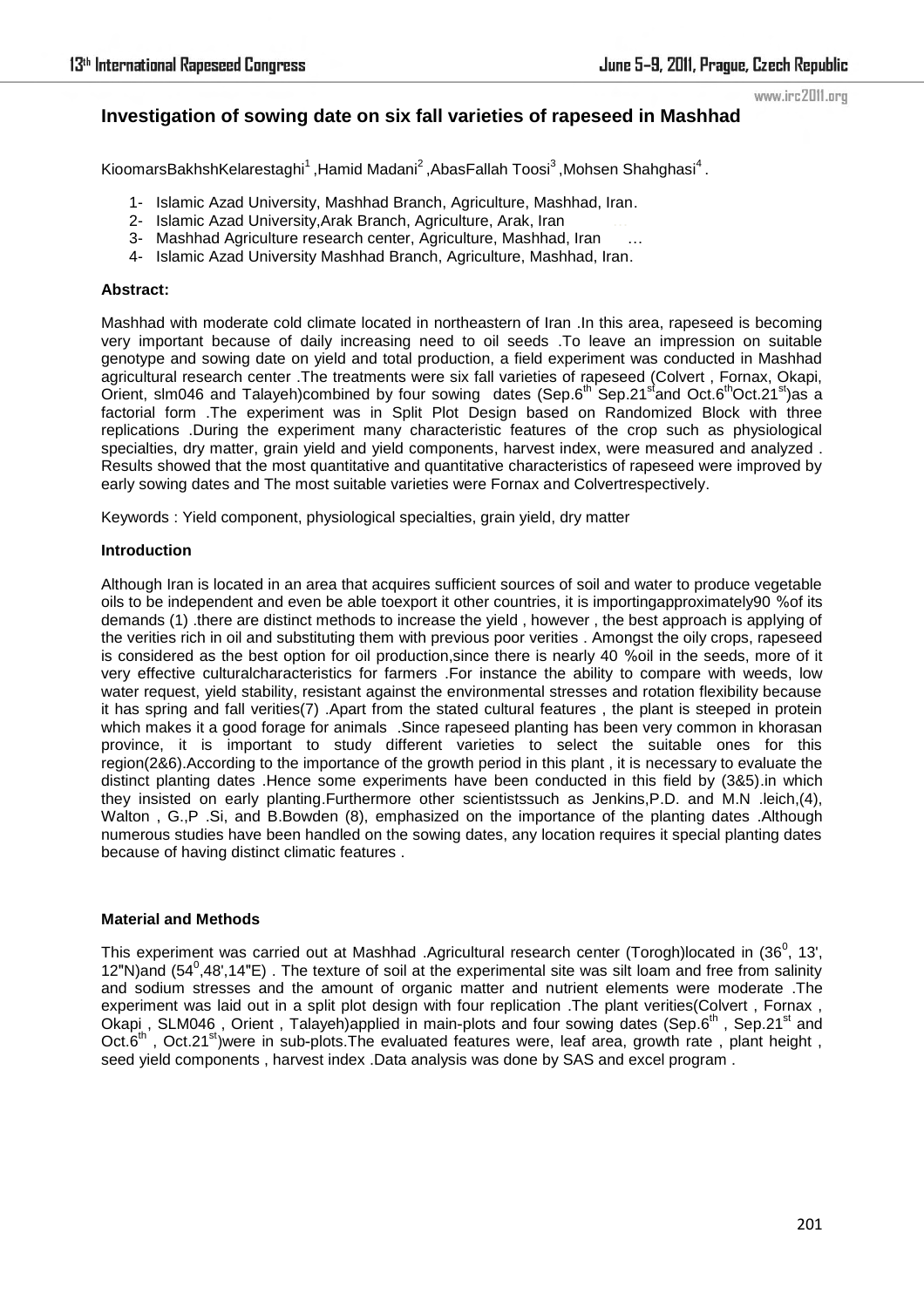www.irc2011.org

#### **Results**

#### **Total drymatter**

The delay on the postponement in planting reduced TDMin almost all six veritiessignificantly .The highest amount of TDM was obtained by Colvert(1006 gr/m2)which was planted first time and the lowest TDM obtained by SLM046 (255 gr/m2)which was planted in last time.

## **Leaf Area Index(LAI)**

The planting date did not have significant effect on LAI of six verities .The effect of sowing dates was not noticeable before therosettestage .Never the less after the rosette stage by changing the environmental conditions and increasing the temperature the LAI growth is almost obvious .This condition continuousuntil flowering stage and two weeks later.The LAI was different among distinct varieties, which Fornax and Colvert had highest LAI.

## **Crop growth rate (CGR)**

The CGR was very slow at early stages of growth like roset and before this stage .It is slow because neither the plant canopy was completed, nor environmental conditions were good .Neverthe less, after the roset stage by increasing the temperature and sunny days the plant growth increased, significantly. Hence , the growth parameters such as leaf area , dry matter , increased meaning fully .As result CGR increased to this condition maintained until the flowering stage .At the flowering stage the CGR was maximum .Delay in planting reduced the CGR .The amount of CGR on Sep.6<sup>th</sup> was 3.2 and onOct.21<sup>st</sup> was 1.4 gr m<sup>-2</sup>day<sup>-1</sup> .The CGR was different among distinct varieties, so it was 3.8 on Okapi, sinceFornax for the first planting date had the lowest CGR among the varieties.

## **Plant height**

The rapeseed varieties were different by plant height, in which,Fornax was the longest and Okapi was the shortest (tab.1) .The sowing date had significant effect on plant height .As the maximum plant height was achieved by sowing on Sep.21<sup>st</sup>, whereas the minimum plant height was gained on Oct.21<sup>st</sup> (tab.2). The correspondent effects of planting date and varieties were significant;Fornax and Colvert varieties were very sensitive to the early planting .

## **Grain yield components**

Late planting reduced all of grain yield components such as number of sheaths and seeds per plant and seed test weight significantly(tab.1) .The differences among the varieties were noticeable (tab.2) .Also, the interactions between variety**×**planting dates were significant, sothat, Colvert had the most sensitivity to late planting, However Orient and Talayeh had the least.

## **Seed yield:**

The results of studies depicted that late planting reduced the seed yield noticeably .As result the yield reduced nearly 50 % at planting date on Oct.21 $^{\text{st}}$ (tab.2) . The seed yield was completely different among the varieties .The Fornax produced the highest seed yield among the other varieties .However, early planting of Colvert could increase the yield even more Fornax.

## **Harvest Index(H.I.):**

Harvest index is regarded as a parameter which is able to display the capacity of transforming of photosynthetic matter from sink to source .The result of analysis demonstrated that late planting reduced the H.I. significantly (tab.2) .Considering this parameter in the varieties showed huge difference among them.Fornax had the highest H.I.The correspondent effect of variety and planting date was significant on this parameter .So that, late planting reduced the H.I. in SLM046 and Okapi, while other varieties were not very sensitive.

## **Conclusion**

The planting date is considered as significant parameter which approximately stimulates all of the growth stages from emergence to physiological ripening .as result, delay in planting shortened the distinct growth levels thereforethe yield is reduced significantly .The growth indices like LAI,CGR,and TDM were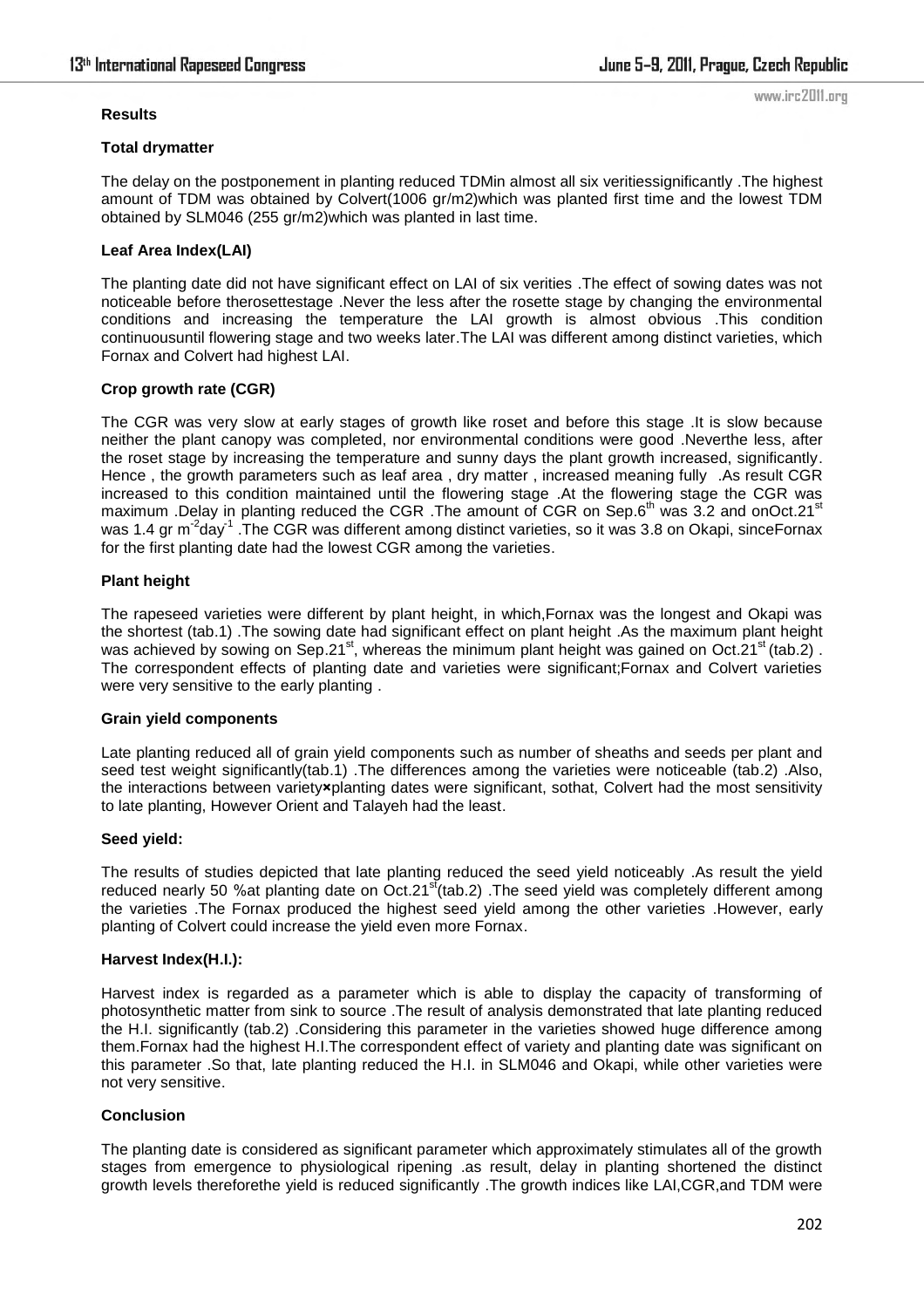www.irc2011.org

influenced by early planting .The early planting on generally intimeplanting increases the quantity and quality of yield simultaneously .The flowing parameters were also influenced by planting date;furthermore,likely, the in time planting also increased the plant height, number of secondary fertile branches .The yield components like number of sheath per planet , number of seed per sheath and 1000 seeds weight were also affected by early planting any were increased on dates like Sep.6<sup>th</sup>, 21<sup>st</sup> more than October planting dates .Finally, the studies demonstrated that the two varieties (Fornax and Colvert)were suitable for planting in Mashhad region .Additively, according to the table the best varieties.

|         | 1 J J J J 11       |                   |              |                |                  |                  |                       |                 |
|---------|--------------------|-------------------|--------------|----------------|------------------|------------------|-----------------------|-----------------|
|         | Plant              | No.<br>οf         | No.of        | No.<br>of      | sheath           | 1000             | seed                  | harvest         |
| variety | height             | secondary         | sheaths      | seed           | length           | seed             | yield                 | Index           |
|         |                    | branches          | per plant    | per            |                  | weight           |                       |                 |
|         | cm                 |                   |              | sheath         | cm               | gr               | $kg$ ha <sup>-1</sup> | %               |
| Colvert | $102.4^{abc}$      | $1.44^{\circ}$    | $32^{\circ}$ | $13.3^{b}$     | $5.9^\mathrm{e}$ | $3.5^{\circ}$    | $2305^{b}$            | 33 <sup>c</sup> |
| Fornax  | $104.4^{\circ}$    | 1.00 <sup>b</sup> | $29^b$       | $19.2^a$       | $7.3^{bc}$       | $3.1^{b}$        | $2471^a$              | 37 <sup>9</sup> |
| Okapi   | 95.1 <sup>d</sup>  | $0.75^{bc}$       | $21^{cd}$    | $19.7^{\circ}$ | 6.7 <sup>d</sup> | $3.0^\circ$      | 1526'                 | $30^{\circ}$    |
| Orient  | $103.2^{ab}$       | $0.38^{d}$        | $22^{cd}$    | $20.3^{a}$     | $7.9^{\circ}$    | $3.1^{b}$        | $1953^d$              | 36 <sup>b</sup> |
| SImo46  | 100.2 <sup>c</sup> | $0.44^{cd}$       | $20^{\circ}$ | $20.7^{a}$     | $7.0^\circ$      | 3.2 <sup>b</sup> | $1902^e$              | 36 <sup>b</sup> |
| Talayeh | $101.8^{bc}$       | $0.64^{bcd}$      | $24^c$       | $21.4^a$       | 7.4 <sup>b</sup> | 3.1 <sup>b</sup> | $2085^{\circ}$        | $36^b$          |

| Table 1 | The mean of Agronomical features of six varieties of rapeseed Mashhad - |  |
|---------|-------------------------------------------------------------------------|--|
|         | Torogh                                                                  |  |

## Table 2 **Effect of planting date on rapeseed characteristics**

| Mashhad -Torogh |  |
|-----------------|--|
|-----------------|--|

| Planting<br>date                     | Plant<br>height   | No.<br>0f<br>secondary<br>branches | .of<br>No.<br>sheaths<br>per plant | No.<br>0f<br>seed<br>per<br>sheath | sheath<br>length | 1000<br>seed<br>weight<br>gr | seed<br>yield       | harvest<br>Index |
|--------------------------------------|-------------------|------------------------------------|------------------------------------|------------------------------------|------------------|------------------------------|---------------------|------------------|
|                                      | cm                |                                    |                                    |                                    | cm               |                              | kg ha <sup>-1</sup> | %                |
| Sep.6 <sup>th</sup>                  | $101.7^{b}$       | $1.25^{\circ}$                     | 31 <sup>a</sup>                    | $19.7^{\circ}$                     | $7.2^{ab}$       | $3.5^{\circ}$                | $2850^{\circ}$      | 37 <sup>a</sup>  |
| Sep. $27^{st}$                       | $107.4^{a}$       | 1.17 <sup>a</sup>                  | $28^b$                             | $19.1^a$                           | $7.4^{\circ}$    | 3.2 <sup>b</sup>             | $2498^{b}$          | $34^b$           |
| Oct.6 <sup>th</sup>                  | 97.9 <sup>c</sup> | $0.33^{b}$                         | $22^{\circ}$                       | 18.9 <sup>a</sup>                  | $6.9^{bc}$       | $2.9^\circ$                  | $1346^{d}$          | 33 <sup>c</sup>  |
| Oct.2 $\overline{1}^{\overline{st}}$ | 97.7 <sup>c</sup> | $0.38^{b}$                         | $21^{\circ}$                       | $18.5^{\circ}$                     | 6.6 <sup>c</sup> | 2.9 <sup>c</sup>             | 1467 $\sigma$       | 32 <sup>d</sup>  |